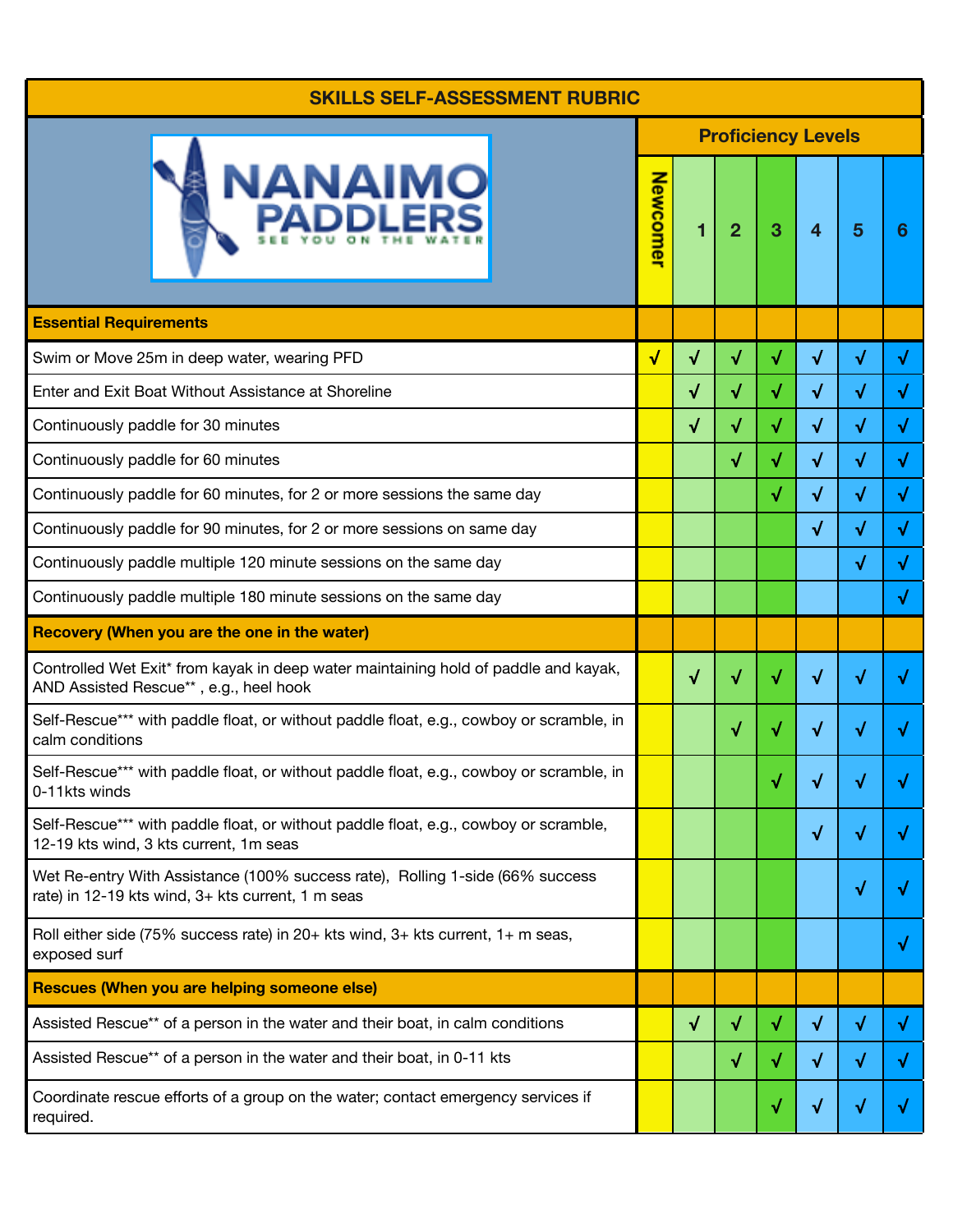| Towing, Assisted Rescue** of a person in the water and their boat, in 12-19 kts wind,<br>3 kts current, 1 m seas                                                          |           |   |           | √          |            |            |
|---------------------------------------------------------------------------------------------------------------------------------------------------------------------------|-----------|---|-----------|------------|------------|------------|
| Assisted Rescue** of a person in the water and their boat, in 12-19 kts wind, 3+ kts<br>current, 1m sea, AND Recognize request for bow rescue and properly position kayak |           |   |           |            | √          |            |
| Assisted Rescue** of a person in the water and their boat, in 20+ kt wind, 3+ kt<br>current, $1+$ m seas                                                                  |           |   |           |            |            |            |
| <b>Boat Propulsion and Paddler Endurance</b>                                                                                                                              |           |   |           |            |            |            |
| Propel kayak in a straight line in calm water for 250 metres                                                                                                              | $\sqrt{}$ | √ | √         | $\sqrt{}$  | √          | √          |
| Beginning body rotation on forward stroke while maintaining straight line, for 500<br>metres, in 0-11 kts wind                                                            |           | √ | √         | √          | √          |            |
| Advanced body rotation while moving at 3kts for 30 min in 0-11kts wind                                                                                                    |           |   | √         | √          | √          |            |
| Fluid powerful movement at 3.5 kts for 60 min in 12-19 kts wind                                                                                                           |           |   |           | √          | ν          |            |
| Fluid powerful movement at 3.5 kts for 90 min in 12-19 kts wind                                                                                                           |           |   |           |            | $\sqrt{ }$ | V          |
| Fluid powerful movement at over 3.5 kts for 120 min in 20+ kts wind                                                                                                       |           |   |           |            |            | √          |
| <b>Boat Maneuvers and Strokes</b>                                                                                                                                         |           |   |           |            |            |            |
| Basic Forward & Reverse Stroke, Stopping, Sweep Strokes, Pivot Turns                                                                                                      | $\sqrt{}$ | √ | √         | $\sqrt{ }$ | √          | √          |
| Beginning Edge Control, Draw Stroke, Low Brace, Stern Rudder, Docking                                                                                                     |           | √ | √         | $\sqrt{}$  | √          |            |
| Edge Control, Draw Stroke, Low Brace, Stern Rudder, Docking                                                                                                               |           |   | √         | √          | √          |            |
| Advanced Edging & Draw Strokes, High/Low Brace Turns, Bow/Stern Rudders, Stern<br>Pry                                                                                     |           |   |           | $\sqrt{ }$ | √          |            |
| Advanced Linking of Strokes in Choppy Seas & Breaking Waves                                                                                                               |           |   |           |            | √          |            |
| Advanced Linking of Strokes in Rough Seas, Swell & Surf                                                                                                                   |           |   |           |            |            |            |
| <b>Prevent Capsize</b>                                                                                                                                                    |           |   |           |            |            |            |
| Maintain good balance with boat stable during calm conditions                                                                                                             | $\sqrt{}$ | √ | $\sqrt{}$ | $\sqrt{ }$ | $\sqrt{}$  | $\sqrt{ }$ |
| Low brace and high brace in calm conditions                                                                                                                               |           | √ | $\sqrt{}$ | $\sqrt{}$  | √          | $\sqrt{ }$ |
| Brace to prevent capsize during edging/leaning in light chop, 0.5 kts current, 0-11 kts<br>wind                                                                           |           |   | $\sqrt{}$ | √          | √          | V          |
| Brace to prevent capsize during edging/leaning in 1 m sea, 2 m swell, 3 kts current,<br>12-19 kts wind                                                                    |           |   |           | √          | √          |            |
| Brace to prevent capsize during edging/leaning in 1 m sea, 2 m swell, 3+ kts current,<br>12-19 kts wind, in exposed rocky areas and tidal races                           |           |   |           |            | √          | √          |
| Brace to prevent capsize during edging/leaning in 1+ m sea, 2+ m swell, 3+ kts<br>current, 20+ kts wind, exposed surf                                                     |           |   |           |            |            | $\sqrt{ }$ |
| <b>Wind</b>                                                                                                                                                               |           |   |           |            |            |            |
| Calm                                                                                                                                                                      | $\sqrt{}$ | √ | √         | $\sqrt{}$  | √          | $\sqrt{ }$ |
| $0-5$ kts                                                                                                                                                                 |           | √ | $\sqrt{}$ | $\sqrt{}$  | √          | J.         |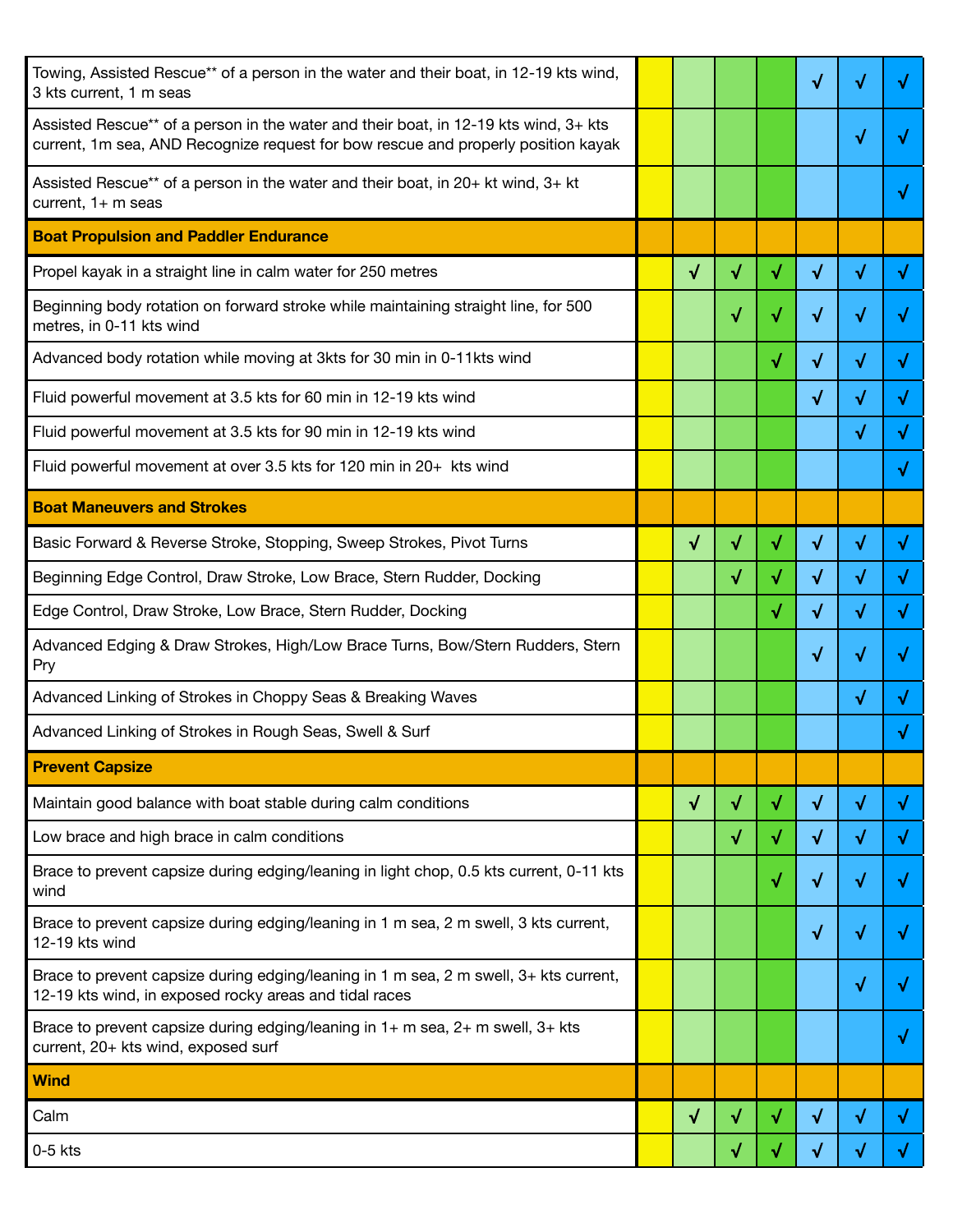| 5-10 kts                                                                                             |           |           | √            | √          | √         | √ |
|------------------------------------------------------------------------------------------------------|-----------|-----------|--------------|------------|-----------|---|
| 10-15 kts                                                                                            |           |           |              | √          | √         |   |
| 15-20 kts                                                                                            |           |           |              |            | √         | √ |
| 20+ knots                                                                                            |           |           |              |            |           | √ |
| <b>Current</b>                                                                                       |           |           |              |            |           |   |
| 1 kt (with and against)                                                                              |           | $\sqrt{}$ | √            | $\sqrt{}$  | $\sqrt{}$ | √ |
| 2 kts (with and against)                                                                             |           |           | √            | $\sqrt{ }$ | $\sqrt{}$ | √ |
| 3 kts (with and against)                                                                             |           |           |              | √          | $\sqrt{}$ | √ |
| 3+ kts (with and against)                                                                            |           |           |              |            | √         |   |
| <b>Waves</b>                                                                                         |           |           |              |            |           |   |
| Flat, small ripples                                                                                  | $\sqrt{}$ | √         | $\checkmark$ | $\sqrt{ }$ | √         | √ |
| Light chop                                                                                           |           | √         | √            | $\sqrt{}$  | $\sqrt{}$ | √ |
| 0.5 m sea, 1 m swell                                                                                 |           |           | √            | $\sqrt{ }$ | √         | √ |
| 1 m sea, 2 m swell, light surf                                                                       |           |           |              | $\sqrt{}$  | $\sqrt{}$ | √ |
| 1 m sea, 2 m swell, moderate surf                                                                    |           |           |              |            | $\sqrt{}$ | √ |
| 1+ m sea, 2+ m swell, exposed surf                                                                   |           |           |              |            |           | √ |
| <b>Day Trips</b>                                                                                     |           |           |              |            |           |   |
| Up to 6 nm total distance, no open water crossings                                                   | $\sqrt{}$ | √         | √            | $\sqrt{}$  | √         | √ |
| Up to 6 nm total distance, less than 1 nm open water crossing                                        |           | √         | √            | $\sqrt{ }$ | √         | √ |
| Up to 10 nm total distance, up to 2 nm open water crossings                                          |           |           | √            | √          | √         |   |
| 10-15 nm total distance, up to 3 nm open water crossings                                             |           |           |              | $\sqrt{}$  | √         | V |
| 15-20 nm total distance, 3+ nm open water crossings                                                  |           |           |              |            | $\sqrt{}$ | √ |
| 20+ nm total distance, 3+ nm open water crossings                                                    |           |           |              |            |           | √ |
| <b>Trip Skills</b>                                                                                   |           |           |              |            |           |   |
| Beginning Weather Forecasts & Tidal Predictions                                                      | $\sqrt{}$ | $\sqrt{}$ | $\sqrt{}$    | $\sqrt{}$  | $\sqrt{}$ | √ |
| Weather Forecasts, Tidal Predictions                                                                 |           | √         | $\sqrt{ }$   | $\sqrt{}$  | √         | √ |
| Weather Forecasts, Tidal Predictions, Current Predictions, Use of Charts to Plan Day<br><b>Trips</b> |           |           | $\sqrt{}$    | $\sqrt{}$  | $\sqrt{}$ | √ |
| Advanced Seamanship Skills, Beginning Risk Assessment Skills                                         |           |           |              | $\sqrt{}$  | $\sqrt{}$ | √ |
| Advanced Seamanship Skills and Advanced Risk Assessment Skills                                       |           |           |              |            | √         | √ |
| Advanced Seamanship Skills, Risk Assessment and Incident Analysis Skills                             |           |           |              |            |           | V |